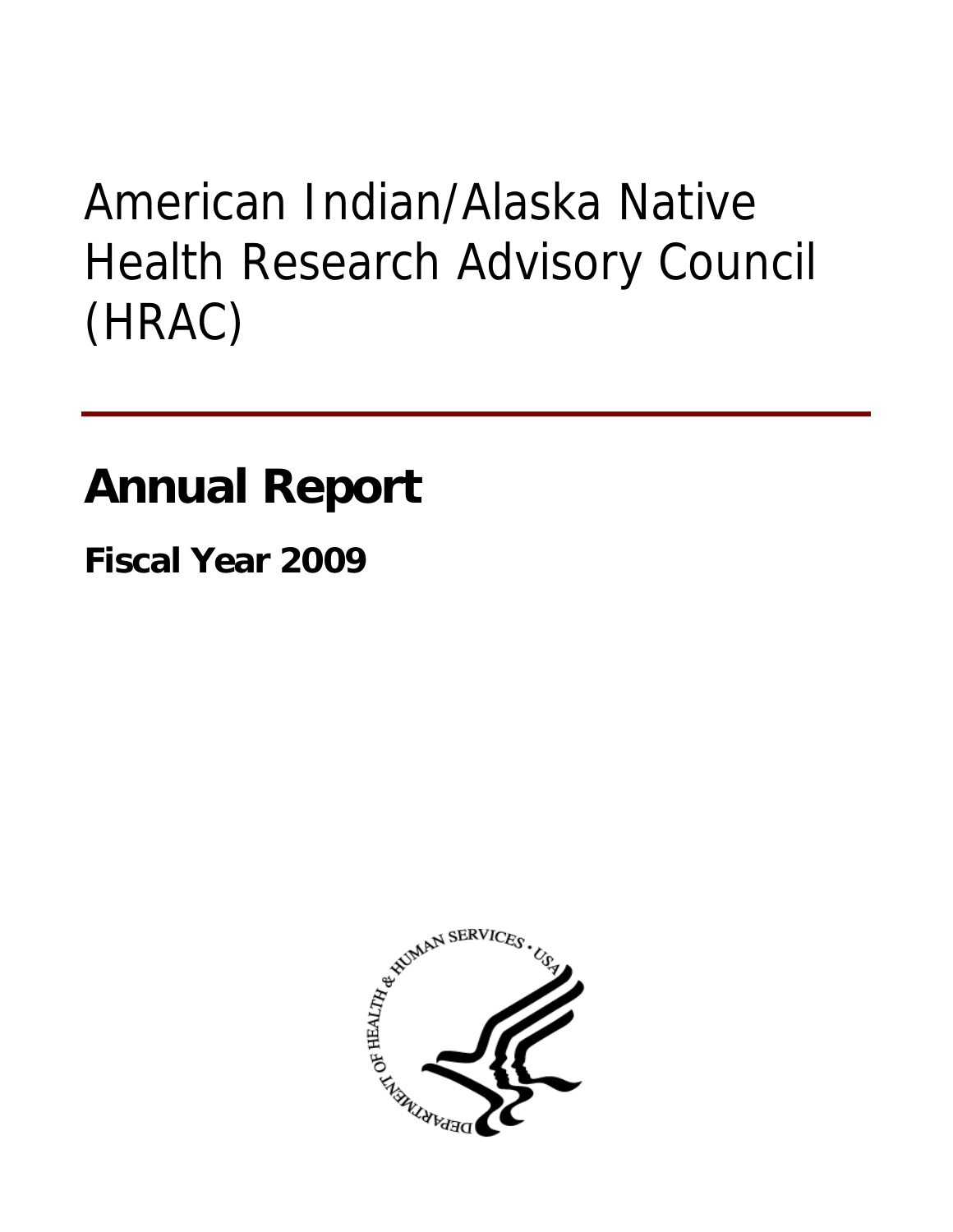## **TABLE OF CONTENTS**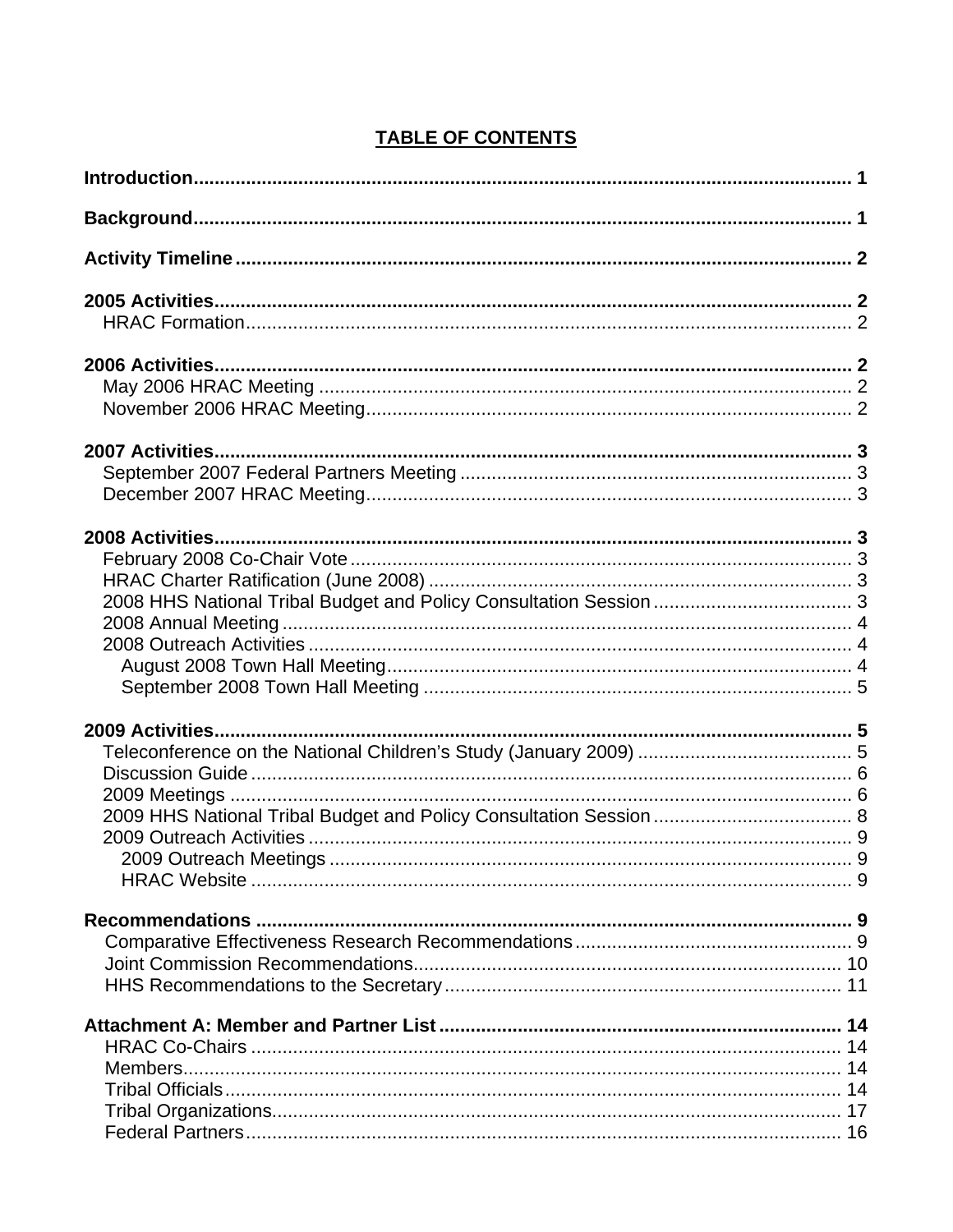## <span id="page-2-0"></span>**Introduction**

The *First Annual HRAC Report* represents a concise summary of activities accomplished by the American Indian/Alaska Native Health Research Advisory Council. The report comprises a chronological account of events that led to the Council's creation and continues through Fiscal Year 2009 activities. The report also includes recommendations the Council has made regarding relevant American Indian and Alaska Native health and research topics, as well as a list of Council members and partners.

## **Background**

The U.S. Department of Health and Human Services (HHS) established the Office of Minority Health (OMH) in 1986 to advise the Secretary and the Office of Public Health and Science (OPHS) on public health program activities affecting minority populations, including American Indians and Alaska Natives (AI/ANs). The OMH aims to eliminate health disparities through the development of health policies and programs to improve and protect the health of racial and ethnic minorities. This provision includes ensuring that AI/ANs have access to critical health and human services. To this end, the Federal Government utilizes the special government-to-government relationship with Indian Tribes (where the United States recognizes the sovereignty of Tribal Nations) that was established in 1787, based on Article I, Section 8 of the Constitution, and subsequently reinforced by numerous laws, treaties, and legislative acts. Namely, HHS agencies consult with individual Tribal Governments via open, continuous, meaningful consultation on issues with significant impact on Tribes.

On April 29, 1994, President Clinton issued a memorandum, *Government-to-Government Relationship with Native American Tribal Governments*, to executive departments and agencies that reinforced the special relationship between Tribal Governments and the Federal Government in regards to Tribal consultation and sovereignty. In response to the memorandum, The Domestic Policy Council (DPC) Working Group on Indian Affairs requested that each Department develop its own operational definition of "consultation" with Indian Tribes. This request, along with other DPC recommendations, ultimately led to the creation of HHS' formal Tribal Consultation Policy (TCP) on August 7, 1997—developed to strengthen the government-to-government relationship and ensure that Tribes are consulted on matters that affect them. Since the TCP initiative, Tribal consultation has continued and is considered an important vehicle to advance the future of AI/ANs. However, Tribal leaders and HHS officials realized that consultation sessions typically focused on immediate needs and funding issues and therefore were not ideal forums to discuss health research topics and other priorities of AI/ANs. In recognition of this problem, and to allow for a more formal process to discuss research topics, the American Indian/Alaska Native Health Research Advisory Council (HRAC) was formed.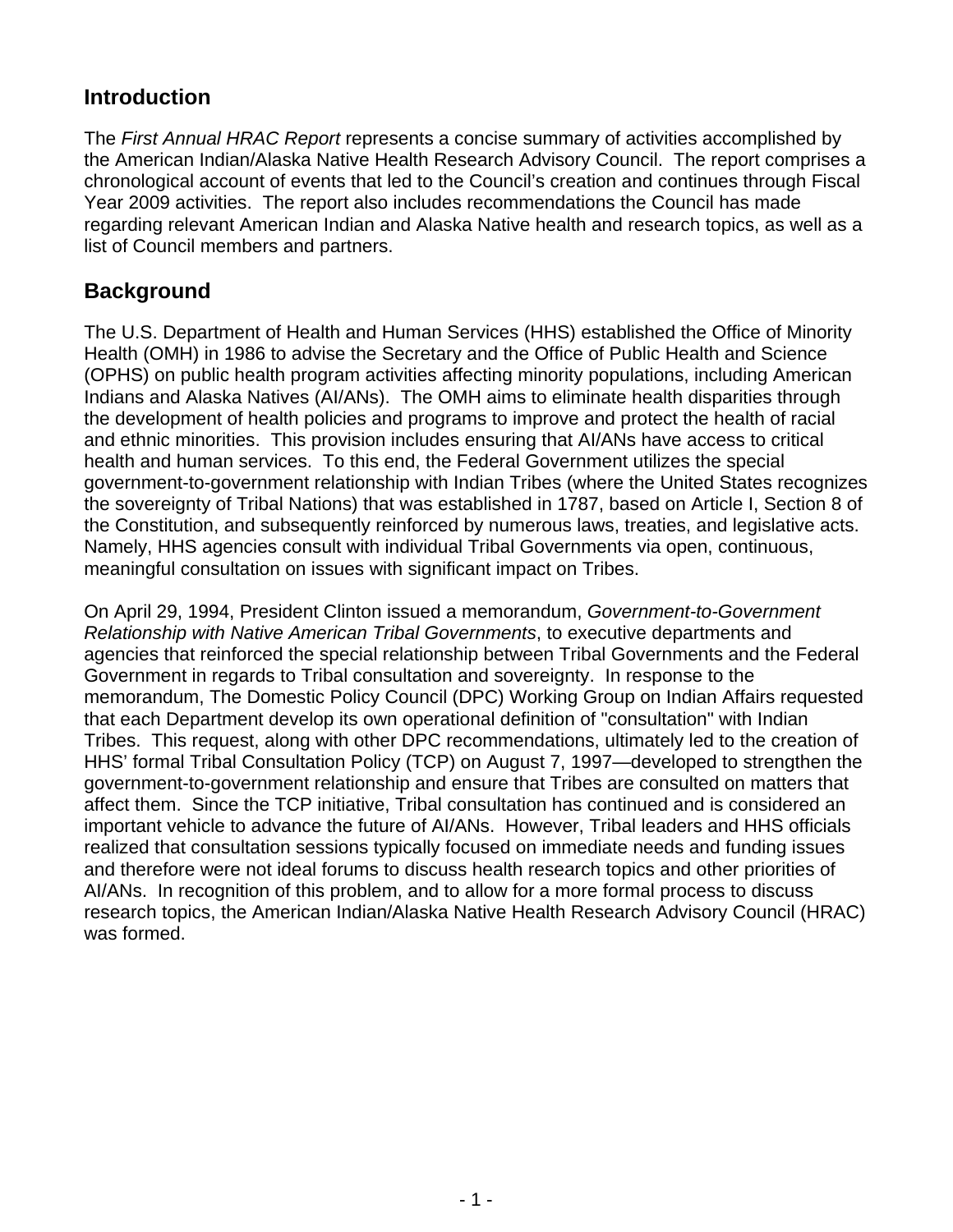<span id="page-3-0"></span>

**Figure 1: The Health Research Advisory Council** 

## **Activity Timeline**

#### **2005 Activities**

#### HRAC Formation

In November 2005, HHS solicited nominations from Tribal leaders for HRAC delegates to facilitate the Department's consultations with Tribes concerning collaborative approaches to addressing health research priorities and needs in AI/AN communities. The HRAC was charged with the following primary functions:

- 1. Obtaining input from Tribal leaders on health research priorities and needs for their communities.
- 2. Providing a forum through which HHS Operating and Staff Divisions can better communicate and coordinate AI/AN health research activities.
- 3. Providing a conduit for disseminating information to Tribes about research findings from studies focusing on the health of AI/AN populations.

#### **2006 Activities**

#### May 2006 HRAC Meeting

The first HRAC meeting was held May 16-18, 2006. The HRAC elected Cara Cowan Watts (Oklahoma Area) and Cecelia Fire Thunder (Aberdeen Area) as Co-Chairs of the Council. During the fall of 2006, the HRAC held several conference calls to plan and organize its activities. Agenda topics included reviewing other HHS advisory models, discussing solicitation of research priorities, and planning future meetings.

#### November 2006 HRAC Meeting

The second HRAC meeting was held November 28-30, 2006, in Albuquerque, New Mexico. Tribal representatives attended from the following areas and organizations: Alaska, Albuquerque, Bemidji, Nashville, Navajo, Oklahoma, Portland, National Congress of American Indians (NCAI), and the National Indian Health Board (NIHB). They were accompanied by Federal partners representing the following agencies: Agency for Healthcare Research and Quality (AHRQ), Assistant Secretary for Planning and Evaluation (ASPE), Centers for Disease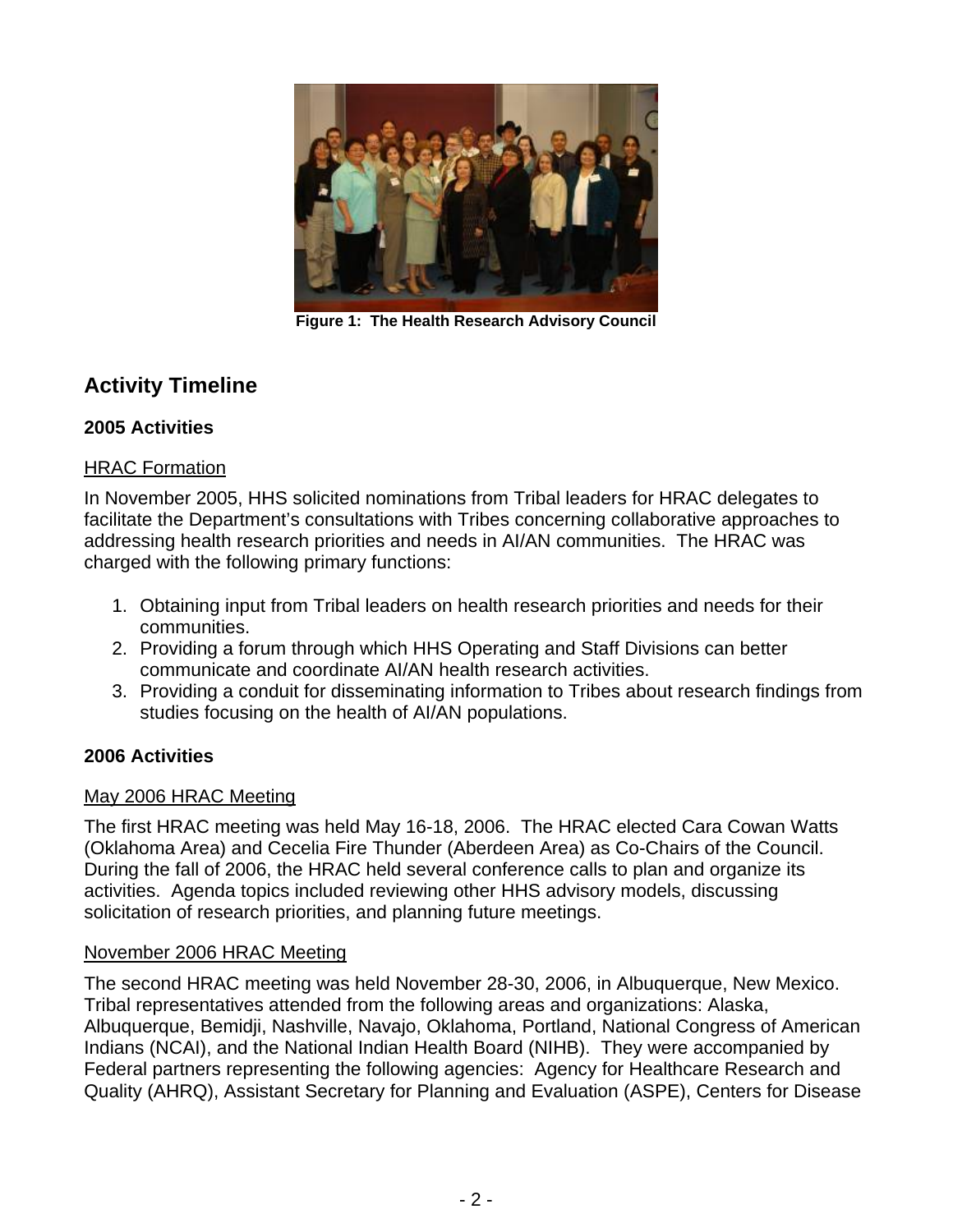<span id="page-4-0"></span>Control and Prevention (CDC), Indian Health Service (IHS), National Institutes of Health (NIH), Office of Intergovernmental Affairs (IGA), and the Office of Minority Health (OMH).

At the New Mexico meeting, the HRAC reached a collective agreement to focus on three objectives:

- 1. Establish the HRAC Council Charter (outlining the purpose, background and structure of the council; and processes for voting, membership, and leadership).
- 2. Develop a Discussion Guide (a survey to inquire about health research priorities in Indian Country).
- 3. Set future meeting dates.

## **2007 Activities**

### September 2007 Federal Partners Meeting

In September 2007, the Federal partners met and discussed the HRAC Charter, Council membership, compliance with the Federal Advisory Committee Act (FACA), and the Annual HRAC Meeting.

#### December 2007 HRAC Meeting

The *Annual HRAC Meeting* was held December 3, 2007, in Washington D.C. A quorum was not met but the following areas and organizations were represented: Albuquerque, Bemidji, Nashville, Oklahoma, Phoenix, Tucson, NIHB, and Tribal Self-Governance Advisory Committee. The following Federal agencies were also represented: AHRQ, ASPE, CDC, IGA, IHS, NIH, and OMH. Meeting participants discussed the HRAC Charter and the Discussion Guide at length. Following the meeting, the revised Charter, Discussion Guide and updated membership list were disseminated to the HRAC and Federal partners.

## **2008 Activities**

## February 2008 Co-Chair Vote

In February 2008, via an email vote, Cara Cowan Watts (Oklahoma Area) retained her seat as an HRAC Co-Chair. H. Sally Smith (NIHB) was newly elected to serve with Ms. Cowan Watts.

## HRAC Charter Ratification (June 2008)

The HRAC ratified its Charter in June 2008. The Charter outlines the infrastructure and purpose of the Council, noting that the HRAC is comprised of elected Tribal officials; one delegate and one alternate from each of the 12 IHS areas; and four Washington-based Tribal organization participants: Direct Service Tribes Advisory Committee, NCAI, NIHB, and Tribal Self-Governance Advisory Committee. Federal partners are also involved in Council activities and provide input, support, and linkages with HHS' Operating and Staff Divisions. The Federal partners included: AHRQ, ASPE, CDC, IGA, IHS, NIH, and OMH.

#### 2008 HHS National Tribal Budget and Policy Consultation Session

The HRAC developed testimony and Co-Chair Cara Cowan Watts presented at the *2008 HHS National Tribal Budget and Policy Consultation Session* in March 2008. Ms. Cowan Watts cited various health concerns identified by the HRAC, including diabetes, cancer, obesity,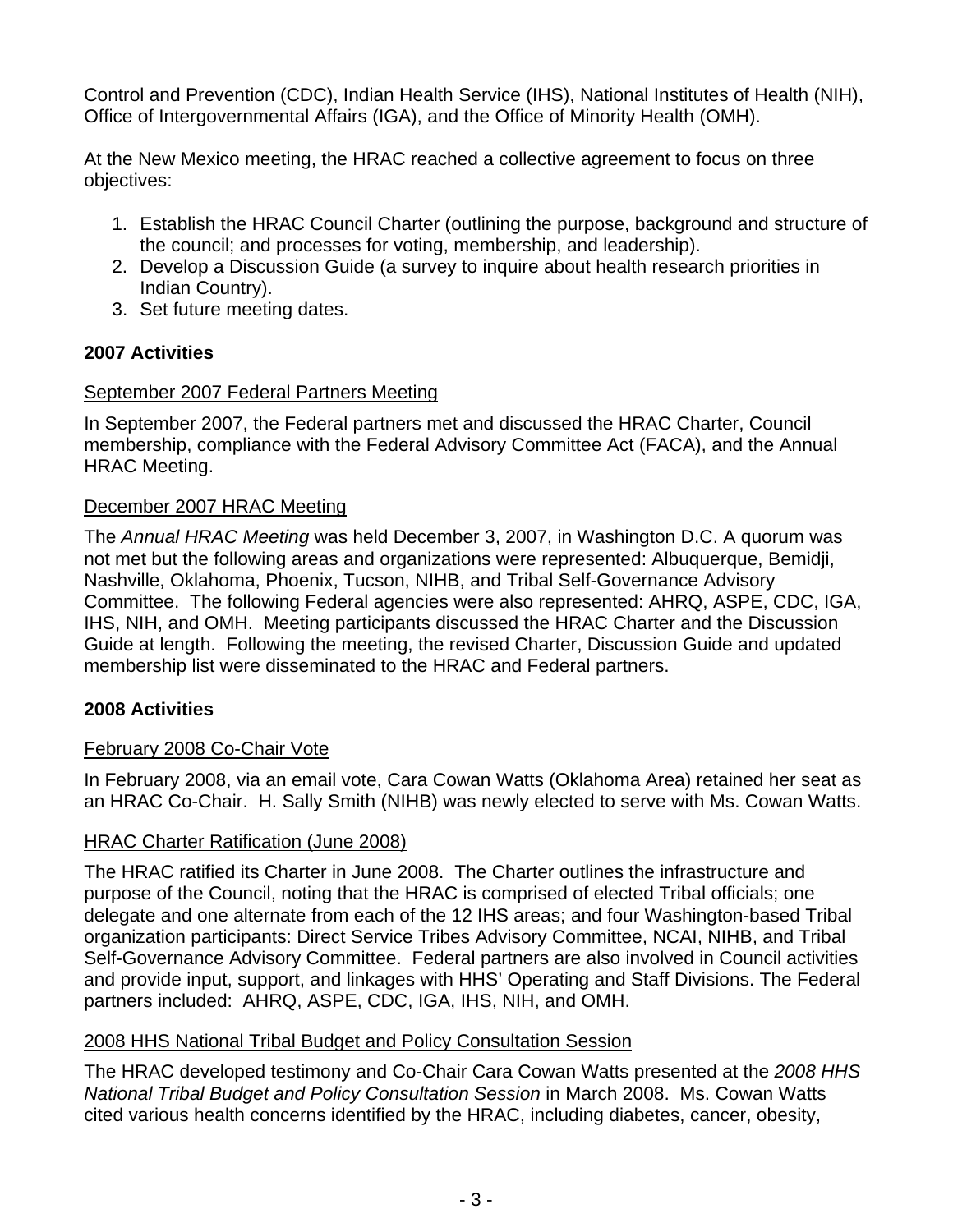<span id="page-5-0"></span>heart disease and behavioral health. As part of its testimony, the HRAC also recommended research activities to address the lack of access to care for AI/ANs; the lack of incorporation of traditional care and traditional diets; and the effectiveness of health promotion/disease prevention activities.

The HRAC stressed that all research activities should be evidence-based and, to the extent possible, community-based (participatory). Additionally, the Council felt that Tribal Governments were the rightful owners of their respective data and therefore should be consulted with prior to the data being shared with any entity.

The following recommendations were offered by the HRAC to assist in closing the gap in health research across Indian Country:

- HHS should become a leader on advancing the research agenda of AI/AN health and support innovative research that will serve to improve the health of AI/AN people in the United States.
- In collaboration with AI/AN Tribes, HHS should foster integration and leadership for health research; develop partnerships; create knowledge through scientifically sound and community/tribally supported health research; and exchange and transfer knowledge to those best positioned to apply the results of research.
- HHS should increase its knowledge and understanding of AI/AN health research issues including strengths, gaps, and opportunities so that more effective health services and products and a more strengthened AI/AN health care system can be realized.
- HHS should develop a specific line item for AI/AN health promotion/disease prevention programming and evaluation at the CDC.

#### 2008 Annual Meeting

The *2008 Annual HRAC Meeting* was held August 25, 2008 in Portland, Oregon in conjunction with the *National Native Health Research Conference*. The areas and organizations that participated were: Alaska, Albuquerque, Bemidji, California, Oklahoma, Phoenix, Portland, Tucson, Direct Services Tribes Advisory Committee, NCAI, and NIHB. The Federal partners in attendance included: CDC, NIH and OMH. Other attendees included the Alaska Native Health Consortium, Inter Tribal Council of Arizona, National Cancer Institute, and the Northwest Portland Area Indian Health Board.

Among the agenda topics included discussions on data sharing agreements; transition plans; resolutions with the NCAI and NIHB in support of the HRAC; and the Discussion Guide. There was agreement that the Discussion Guide needed format and content revisions. Additionally, an OMB-compliant dissemination strategy for the Guide was also discussed. A list of action items was developed as a post-meeting deliverable to ensure that the HRAC followed-up on its intended activities.

#### 2008 Outreach Activities

#### *August 2008 Town Hall Meeting*

The HRAC held a Town Hall meeting on August 26, 2008, as part of *the National Native Health Research Conference* in Portland, Oregon. The Town Hall afforded conference participants an opportunity to learn about the HRAC, present questions and/or concerns, and to provide and receive feedback on issues associated with health disparities impacting Indian Country.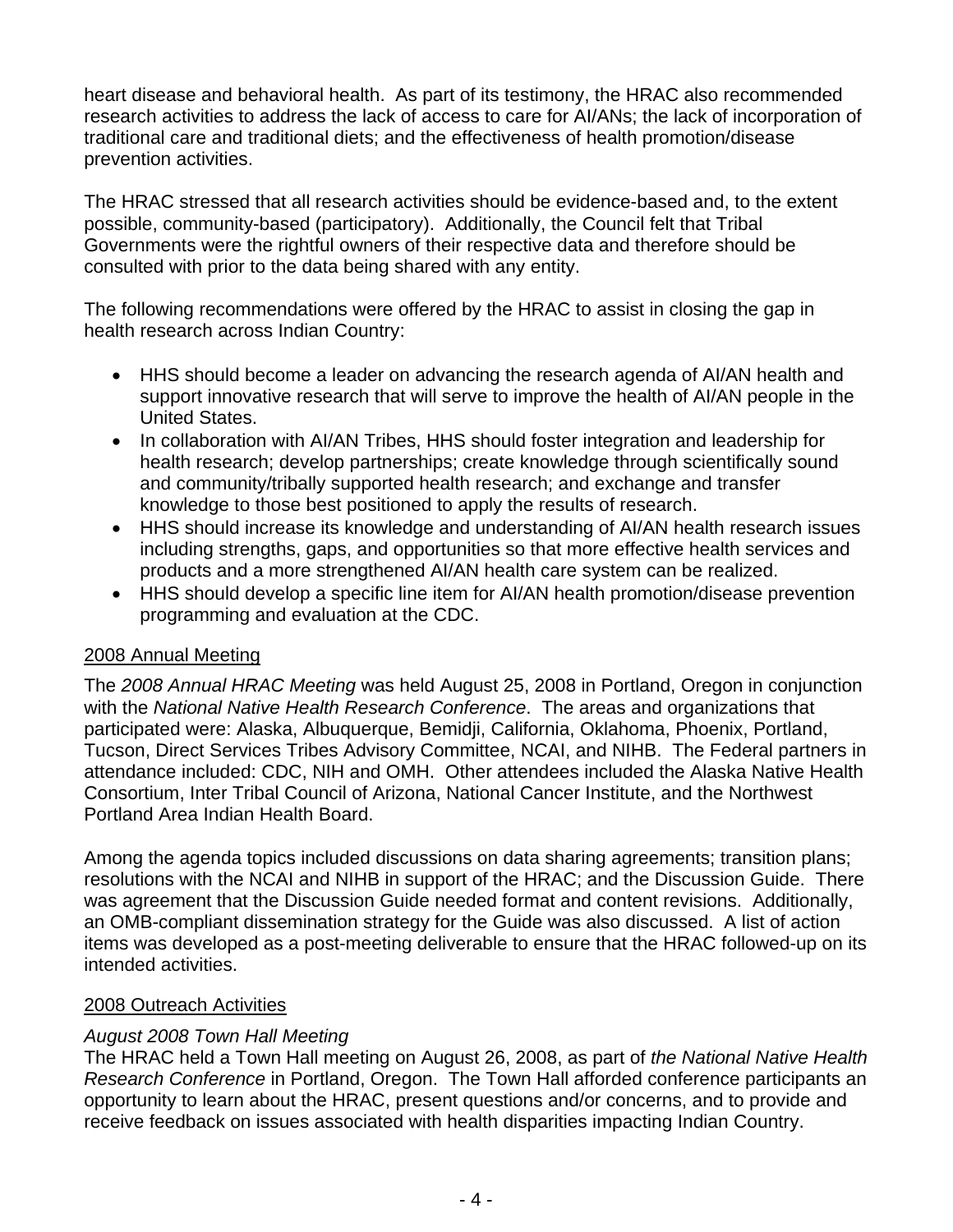<span id="page-6-0"></span>Participants at the Town Hall expressed an overwhelming concern about various issues related to Federal research grants. Specifically, they indicated a need for more planning grants; a lack of Native grant reviewers (and the repeated use of reviewers with no experience with/understanding of Native communities); a need for a longer response time to apply for funds (to receive community input and to consult with Tribal elders); and the need for coordinated efforts to fund overall health issues and a broader range of research grants. Feedback from participants prompted several Federal representatives to collect business cards from individuals that could potentially serve as grant reviewers. Participants also suggested that diversity training was needed among agencies, academic institutions, and researchers.

#### *September 2008 Town Hall Meeting*

The HRAC held a second Town Hall meeting at the *National Indian Health Board Consumer Conference* on September 23, 2008. This Town Hall provided another opportunity for the HRAC to share information about its purpose, goals, and activities. The Discussion Guide was a main tenet of dialogue and provoked considerable interest among the conference participants. HRAC representatives used the Town Hall forum to inform attendees about the purpose and importance of the Discussion Guide in hopes of soliciting their participation once the Guide was distributed. The Town Hall attendees presented realistic challenges to health research, including the coordination, collection and dissemination of data; lack of trust; and data ownership. In order to build trust and credibility, they suggested that more AI/AN researchers were needed to address the fears Native communities feel from previous research experiences. They also recommended that research guidelines and processes be established to protect the intellectual property rights and indigenous knowledge of AI/AN communities.

Other topics broached during the Town Hall included mental health; hepatitis C; vocational rehabilitation; elder care (Alzheimer's, dementia, depression, abuse and neglect); health care in remote villages; breast cancer and mammography; healthy foods; injuries; emergency transportation; and health issues related to youth including obesity, diabetes, drug abuse, poverty, domestic violence, and suicide.

#### **2009 Activities**

#### Teleconference on the National Children's Study (January 2009)

On January 26, 2009, the HRAC held its quarterly teleconference meeting with Tribal delegates and discussed the National Children's Study<sup>[1](#page-6-1)</sup> (NCS) coordinated by a consortium of Federal partners: HHS (including the *Eunice Kennedy Shriver* Institute of Child Health and Human Development, National Institute of Environmental Health Sciences of the National Institutes of Health, and CDC); and the Environmental Protection Agency (EPA). The study will consist of more than 100,000 children across the United States—following them from before birth until age 21; and it will examine important health issues with the goal of improving the health and well-being of children for generations to come. The HRAC expressed questions and concerns regarding the \$22 million dollar study, among which included the following items:

- The NCS does not appear to over sample for the AI/AN population.
- Since a cohort was not done, Indian Country knows very little about the study, which is expected to be of national importance.

<span id="page-6-1"></span><sup>1</sup> [https://nationalchildrensstudy.gov](https://nationalchildrensstudy.gov/)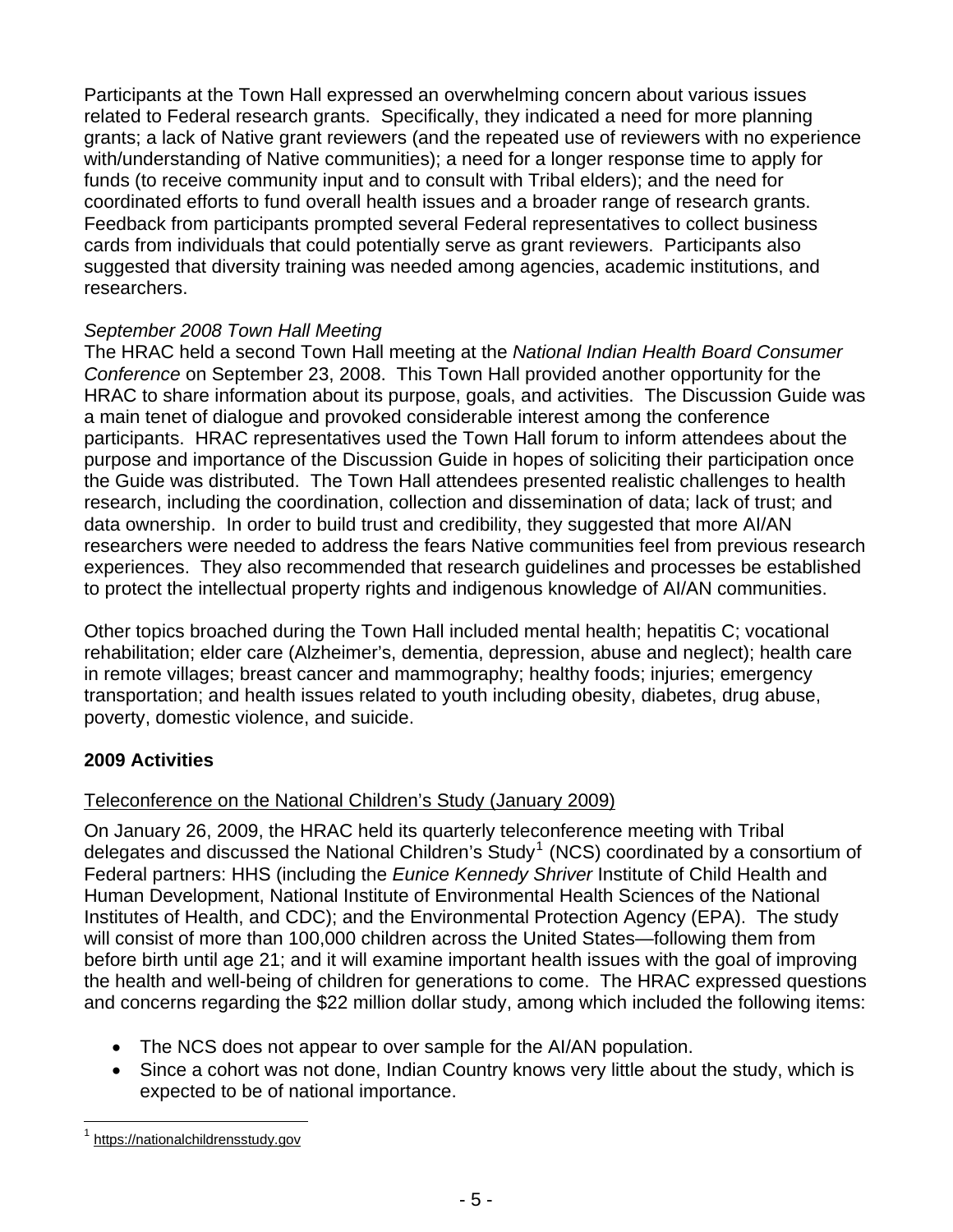- <span id="page-7-0"></span>• HRAC is concerned about the self-identification method for the 2,000 American Indian children and the small number of participants.
- The study does not appear to sample across diverse groups of Tribal communities.
- There was no sampling in Alaska, where over 250 Tribes reside and the greatest environmental variables exist.
- HRAC is concerned about how the data will be used that is taken in Indian Country.

As a result of its concerns, the HRAC requested a briefing on the NCS (See the April 2009 meeting highlights).

#### Discussion Guide

The Discussion Guide was developed and implemented to ascertain health research priorities in Indian Country. The survey questions were constructed to thoroughly examine the current health care delivery systems and current research Tribes may be conducting themselves. HRAC members disseminated the Discussion Guide to the Tribal leaders in their areas.

Responses to the Discussion Guide were obtained from the following areas: Alaska (61); Albuquerque (2); Bemidji (1); California (1); Oklahoma (7); and Portland (14), totaling 86 survey responses. Of the 86 respondents, 74 (86%) were engaged in health research. Respondents reported that their top health concerns were cancer; diabetes; obesity; cardiovascular disease; and behavioral health issues including substance abuse, tobacco use, suicide, and domestic violence. The respondents cited lack of funding; recruitment/retention of highly qualified health care professionals/providers; access to care; health information technology and systems; and coordination of care as their top five health delivery system concerns.

Results from the Discussion Guide provided valuable information from the Tribes' perspective regarding health concerns, priorities, and the way in which research should be conducted in Native communities. Complete survey results are posted on the HRAC website.

#### 2009 Meetings

The first *2009 HRAC Meeting* was held on April 28, 2009, in conjunction with the *11th Annual HHS Tribal Budget Consultation* meeting at the Hubert Humphrey Building in Washington, D.C. The second meeting was held on November 12, 2009 in Tulsa, Oklahoma.

HRAC notes on the presentations are posted on the HRAC website under *HRAC Face-to-Face Meeting Notes* dated April 28, 2009 and November 12, 2009.

Highlights from the April *2009 HRAC Meeting* included:

• The HRAC received a briefing from Dr. Peter C. Scheidt, Director of the National Children's Study, and Dr. Jennifer Park, Senior Scientist and Study Center Project Officer for the National Children's Study, *Eunice Kennedy Shriver* Institute of Child Health and Human Development. Dr. Scheidt and Dr. Park provided background information on the study and discussed its overall purpose. They also addressed questions/concerns raised by the HRAC, noting that the NCS would not oversample for any subgroup and that the use of stratified sampling was the reason that Alaska was not sampled.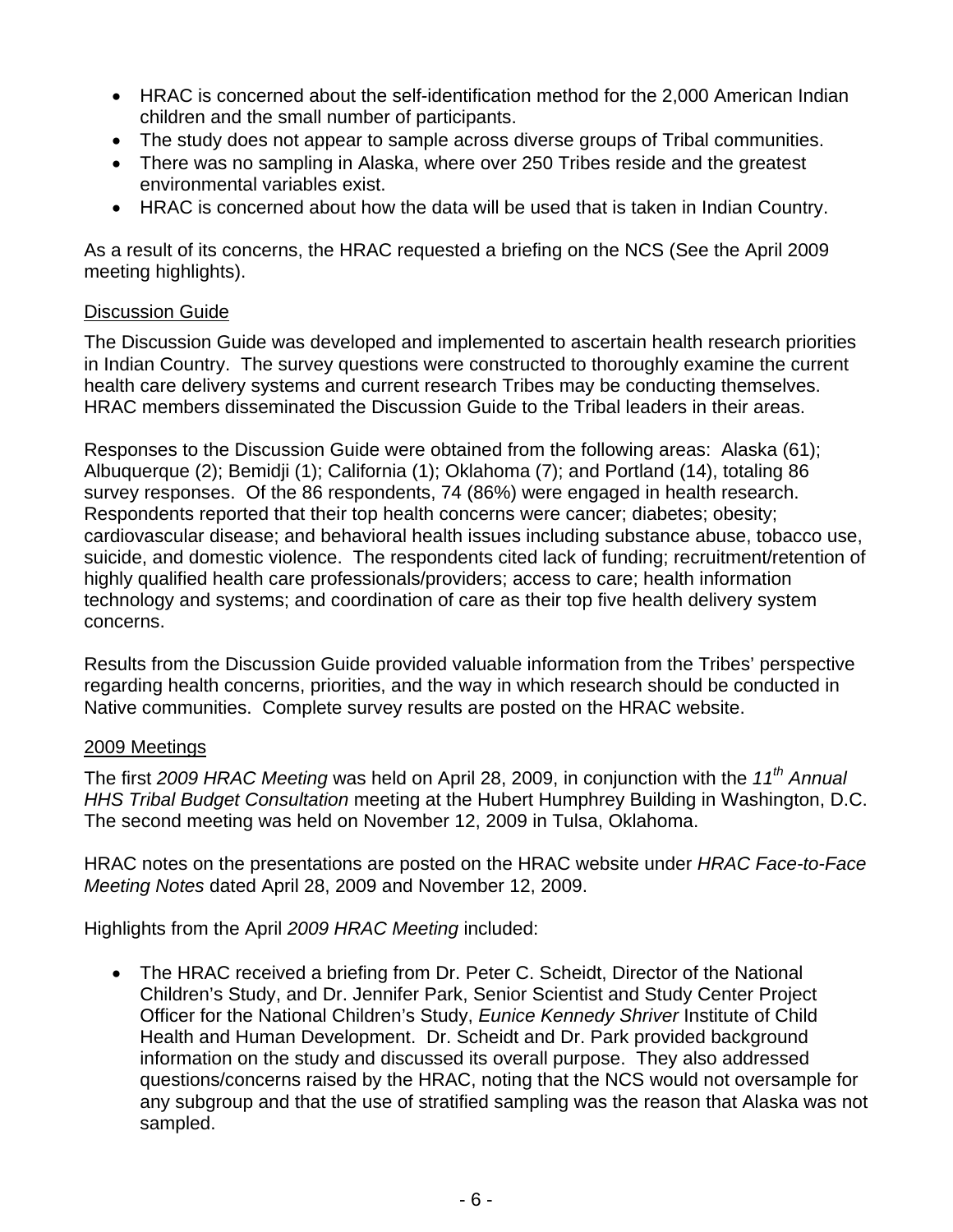- A presentation by Dr. Robert William Blum, Johns Hopkins University, Bloomberg School of Public Health, entitled "An American Indian-Alaska Native Youth Health Survey: Preliminary Considerations." The survey will establish baseline data and the initial collection of data will serve as a basis for comparisons with subsequent data collection efforts. Dr. Blum indicated that a national advisory board would be established in the summer of 2009 for the unfunded study.
- A presentation by Dr. Sarah Hicks, NCAI, on the role of NCAI's Policy Research Center (PRC) as well as its research agenda and current research projects. Puneet Sahota, Research Fellow at NCAI PRC, provided an overview of community research regulation tools and presented questions for consideration when embarking upon Tribal research regulations.
- An overview by Alison Barlow and Olivia Sloan, Johns Hopkins Center for American Indian Health (CAIH), on CAIH and its program offerings.
- An overview by Dr. Jamila Rashid and Suzanne Heurtin-Roberts on the Federal Collaboration on Health Disparities Research (FCHDR).
- A briefing regarding the Federal Coordinating Council (FCC) for Comparative Effectiveness Research (CER), created to coordinate CER and related health services research conducted or supported by Federal Departments and agencies, from Dr. Garth Graham.
- Cara Cowan Watts (Oklahoma Area) retained her seat as an HRAC Co-Chair. Kathy Hughes (Bemidji Area) was newly elected to serve with Ms. Cowan Watts.

HRAC's second meeting of 2009 was held on November 12, 2009 in Tulsa, Oklahoma.

Highlights from the November *2009 HRAC Meeting* included:

- An overview of the Cherokee Nation's current health research activities and partnerships presented by: Melissa Gower, Group Leader of Health Services and Government Relations for the Cherokee Nation; Dr. Gloria Grim, Medical Director, Cherokee Nation Health Services; and Sohail Khan, Director of Health Research and Co-Chair Cherokee Nation Institutional Review Board (IRB).
- Representatives from Tribal Epidemiology Centers reported on EpiCenter activities and data issues.
- An update by Dr. Donald Warne (Aberdeen Area) on the National Children's Study and the status of the proposed Great Plains/Alaska Native adjunct study.
- An overview from Dr. Sarah Hicks regarding NCAI's Introduction to Research Training for Tribal leaders and their Human Resources Research Agenda.
- An overview of the National Institute on Drug Abuse's (NIDA) American Indian/Alaska Native Coordinating Committee presented by Dr. Kathy Etz.
- A presentation from Dr. Ralph Bryan, Senior CDC Tribal Liaison for Science and Public Health, about current projects, health concerns, and new CDC structure.
- An overview of AHRQ's current research activities and funding by Wendy Perry, Senior Program Analyst.
- An update by Dr. Garth Graham, Deputy Assistant Secretary for Health at HHS' Office of Minority Health, on FCC CER.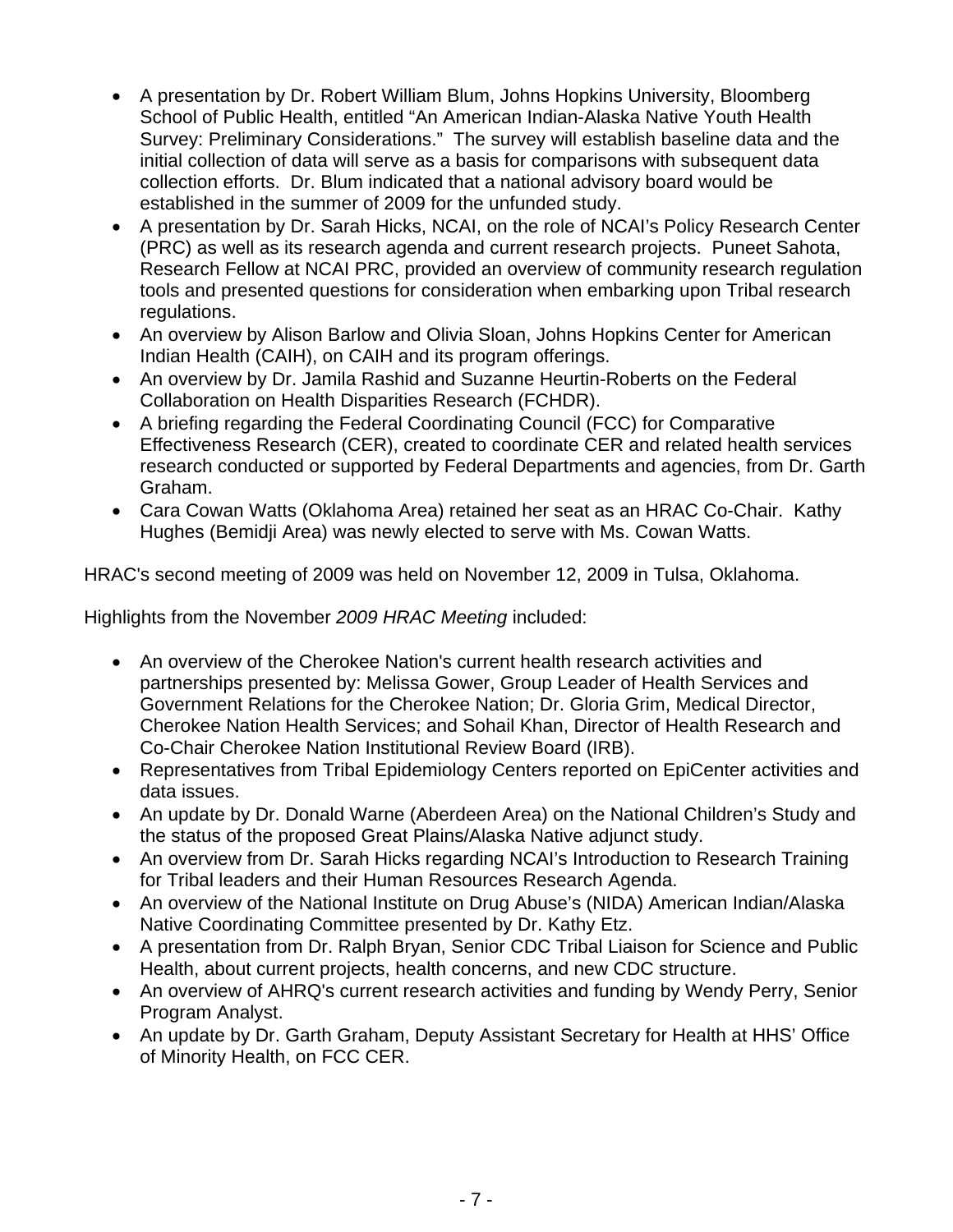## <span id="page-9-0"></span>2009 HHS National Tribal Budget and Policy Consultation Session

The HRAC developed testimony and Co-Chairs Cara Cowan Watts and H. Sally Smith presented at the *2009 HHS National Tribal Budget and Policy Consultation Session* in April 2009. The Co-Chairs offered recommendations regarding research priorities and the health disparities plaguing Indian Country. They informed HHS officials about the high and disproportionate rates of morbidity and mortality experienced among AI/ANs. The Co-Chairs placed special emphasis on the particularly high rate of suicide, recommending immediate steps to address the suicide epidemic in AI/AN communities. On behalf of the HRAC, the Co-Chairs requested that HHS Operating and Staff Divisions make the following areas of research a top priority: quantification of chronic disease prevalence (e.g., cancer, heart disease, diabetes) and associated risk factors (e.g., obesity, diet, physical activity) through sustained support of prospective studies among AI/AN populations; chronic disease risk factor reduction; intentional and unintentional injuries; hypertension; stroke prevalence/prevention; methamphetamine prevalence/prevention; suicide prevention; autoimmune disorders; evaluation of the use of emerging technology; and health services research (such as utilization of prenatal care, preventable hospitalizations, and emergency room utilization).

To address the concerns, they recommended that research focus on data quality and accuracy to address under-representation of American Indians in population health data; the lack of access to health care services for AI/ANs in both rural and urban settings; lack of incorporation of traditional health care practices and traditional diets; the efficacy of health promotion/disease prevention activities; and the lack of health insurance coverage for AI/ANs. Additionally, they suggested, efforts should be made to support research aims that attempt to understand exposure to risk and vulnerability over the lifespan to American Indian health due to social determinants such as social exclusion, marginalization and inequality. And research should address the complex interactions between health determinants and long term exposure to risks unique to American Indians as an indigenous population, they argued.

The Co-Chairs echoed the HRAC's sentiment from the previous year's meeting, that all research conducted should be evidence-based and to the extent possible, community-based (participatory); and that Tribal Governments were the rightful owners of their respective data and therefore all efforts should be undertaken to ensure Tribal Governments are consulted before such data is shared with any entity.

The Co-Chairs closed their testimony by citing current barriers to undertaking research activities in Indian Country and possible remedies:

- The elimination of impediments for collaboration, including information sharing, between Tribal EpiCenters and HHS.
- Increasing cultural sensitivity among researchers.
- Increasing the number of AI/AN researchers, possibly through additional funding for the IHS Health Professionals Scholarship Program and Loan Repayment Program (specifically for research positions).
- Improving the accuracy of data related to AI/ANs and the interoperability of data among HHS Operating and Staff Divisions.
- Increasing the amount of comparative data—when research includes a comparison of racial and ethnic data that does not include American Indians and Alaska Natives, the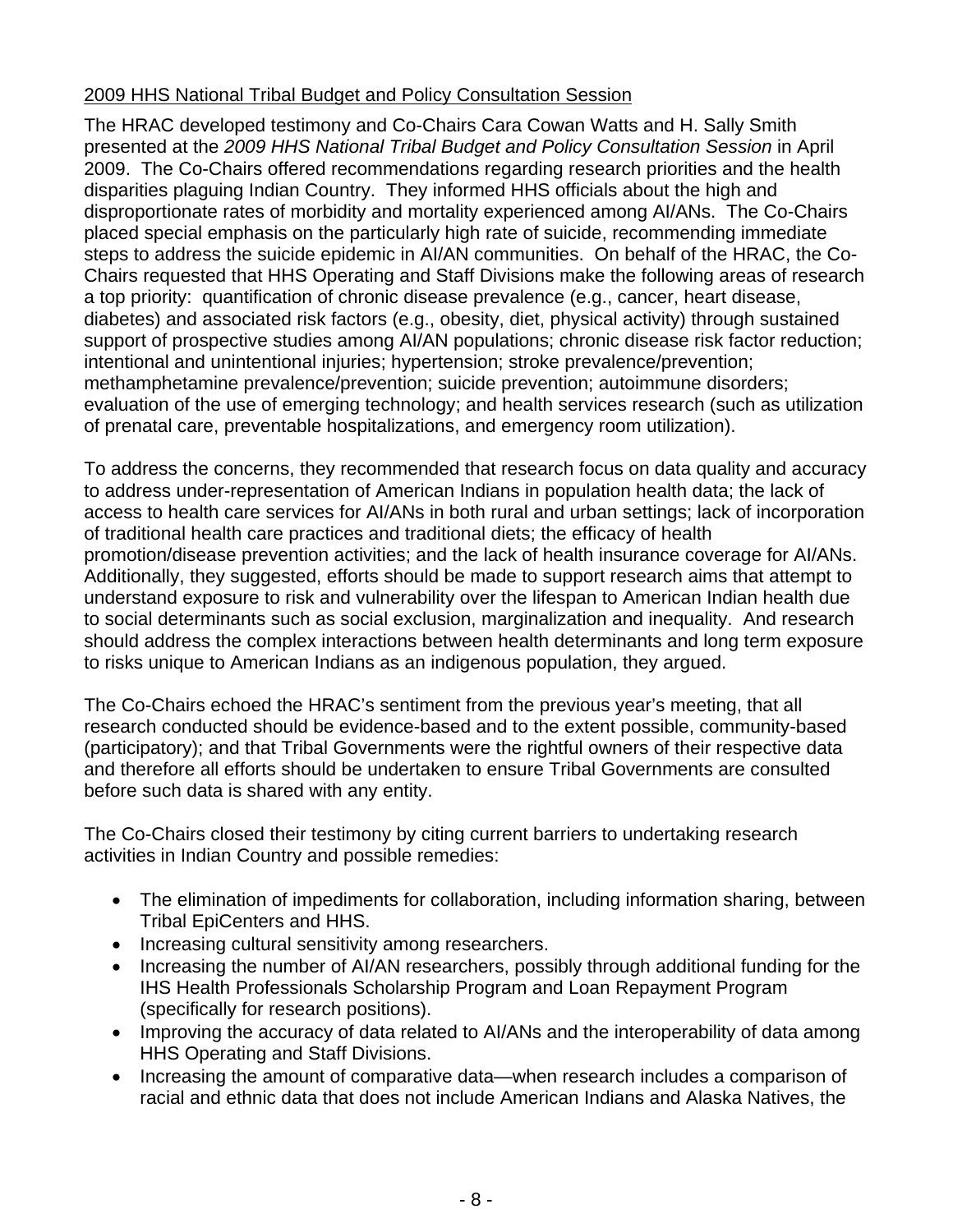<span id="page-10-0"></span>HRAC recommended that HHS make oversampling a priority to provide this data for comparison.

- Improving infrastructure among AI/AN Tribal Governments to increase Tribal capacity to carry out research and/or implement recommendations identified through research.
- Increasing the amount of community-driven research.

#### 2009 Outreach Activities

#### *2009 Outreach Meetings*

Co-Chair, Cara Cowan Watts and Leo Nolan (IHS) presented at the *Third National Leadership Summit on Eliminating Racial and Ethnic Disparities in Health* on February 27, 2009. Their workshop, Addressing American Indian and Alaska Native Health Disparities into the 21<sup>st</sup> Century, focused on health and social concerns that are prevalent throughout Indian Country. Wilbur Woodis, OMH, served as moderator.

Governor Norman Cooeyate (Albuquerque Area) represented HRAC at the *IHS/Health Canada Maternal and Child Health Research Meeting* in Albuquerque, New Mexico in conjunction with the *International Conference on Indigenous Women's Health and International Meeting on Indigenous Child Health*. He also presented at the *Indian Health Summit* in Denver, Colorado.

Co-Chair, Cara Cowan Watts attended the *American Indian/Alaska Native Health Policy Conference* in Albuquerque, NM on October 22-23, 2009. Ms. Cowan Watts presented at the breakout session for Tribal Health Codes and Research Policies.

#### *HRAC Website*

The HRAC website, [http://www.minorityhealth.hhs.gov/hrac,](http://www.minorityhealth.hhs.gov/hrac) was launched in April 2009. The HRAC Charter, membership list, meeting agendas and minutes, as well as other documents relevant to the HRAC and its activities are posted on the site. The website serves as a central repository of research priorities, activities, and resources for the HRAC and members of Native communities.

## **Recommendations**

#### **Comparative Effectiveness Research Recommendations**

In response to the Federal Coordinating Council for Comparative Effectiveness Research's request for input regarding defining CER, the HRAC submitted the following recommendations on June 15, 2009:

- Allow time for the Tribal consultation process in order for Tribes to provide their input into the FCC CER plan and implementation.
- Establish separate guidelines and measures for CAM and AI/AN traditional healing practices.
- CER should concentrate in areas of health promotion, disease prevention, and community-based interventions.
- Clinical effectiveness should be the focus of research and not cost effectiveness.
- CER studies should be adequately powered and not sacrifice statistical significance. (It has been noted that in CER minority and disability groups have not been given a broad enough population sample. *Ref: Debate Heats Up Over CER*, Cancer Policy Monitor, 4/2009).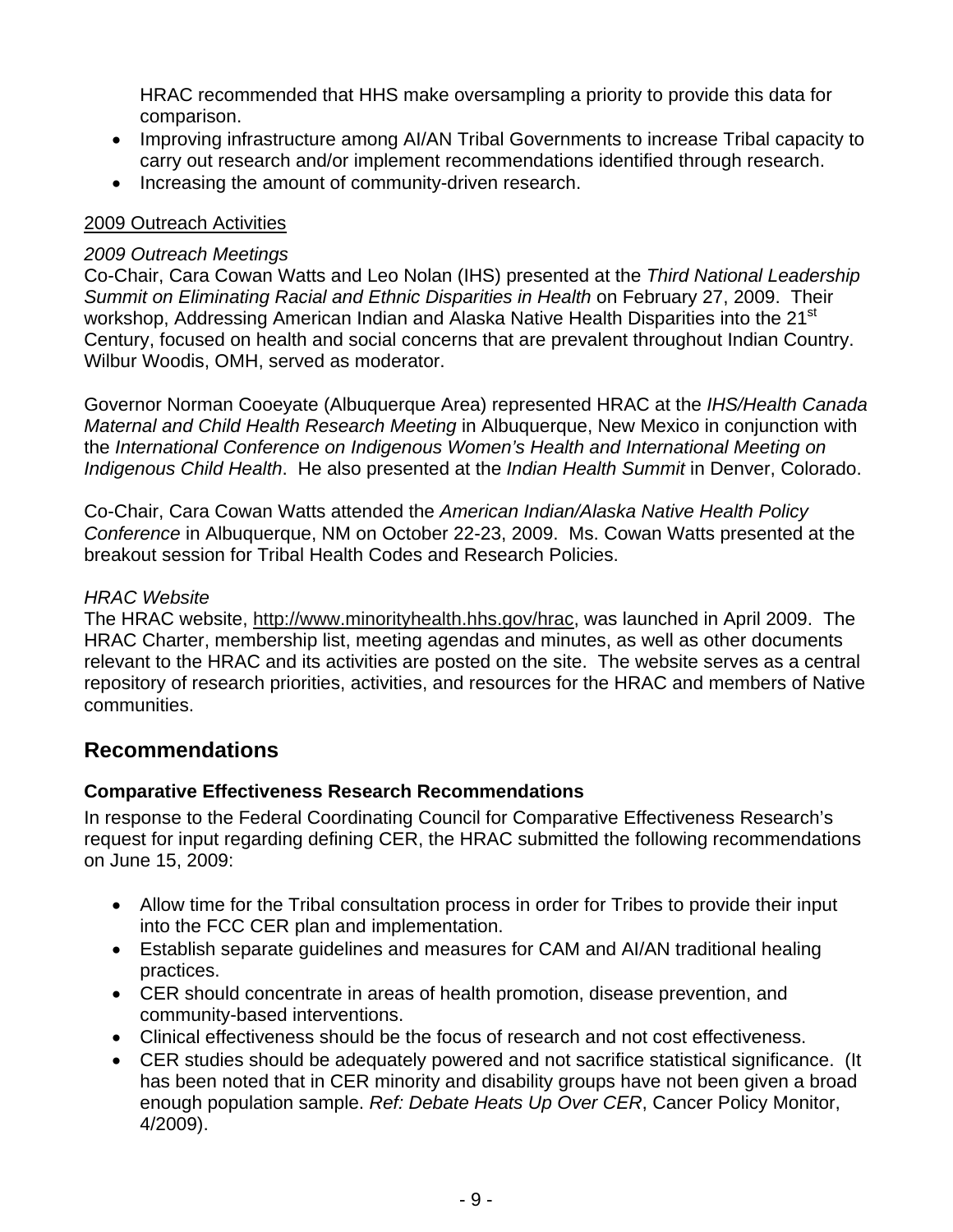- <span id="page-11-0"></span>• The Government is planning on making major investments in CER in order to try to improve health care and reduce costs. Any research opportunities that are open to either state or local health departments or to research universities should also be open to Tribal organizations. Tribal organizations hold a special place in the health research field and the health care delivery system for AI/AN people. In many cases, Tribal organizations—alone or in partnership with other research institutions—will be best suited to conduct CER among AI/AN people. Without their participation, it is likely that the results of CER will not accurately reflect the AI/AN population.
- The American Recovery and Reinvestment Act (ARRA) of 2009 sets aside money for research that compares the clinical outcomes, effectiveness, and appropriateness of items, services, and procedures that are used to prevent, diagnose, and treat diseases, disorders, and other health conditions. It is important for the AI/AN community that the phrase "items, services, and procedures" be broadly interpreted to include traditional healing and other culturally appropriate complementary and alternative treatments.
- Additional services aimed at primary prevention such as programs to improve access to healthy food or otherwise promote healthy lifestyles.
- The ARRA sets aside money to encourage the development and use of clinical registries, clinical data networks, and other forms of electronic health data that can be used to generate or obtain outcomes. This is an area where the IHS and Tribal health facilities are well suited to participate. It is important that any research opportunities open to State Governments or universities also be open to Tribal organizations. Beyond that, it is important for the FCC CER to remember that there is a wealth of current and historical data available on both treatments and outcomes for IHS beneficiaries. The Tribal Epidemiology Centers as well as Tribal researchers are well suited to use this data for CER.
- Inclusion of Native cultural practices/traditional healing in CER monies and health outcomes.
- CER monies/studies should include oversampling on AI/AN populations.
- The IHS should be provided stimulus monies to provide research grants.
- The IHS should be at the table as a member of the FCC CER.
- Tribal consultation should be required as part of the HHS Tribal Consultation Policy and the government-to-government relationship that exists.
- AI/AN's identities should be defined by enrolled Federally-recognized Tribal citizens and not by self-identification; otherwise the data will likely be skewed.
- The IHS operates a mixed delivery system serving 1.3 million AI/ANs that reflects Tribal sovereign choices as to the extent of Tribal participation in the management of these resources under the authorities of the Indian Self-Determination Act (PL 93-638 seq. et. al.). The IHS delivery system is additionally distinguished by a diversity of levels of system vertical integration independent of levels of Tribal participation. It is therefore recommended that CER include analysis of the comparative effectiveness of the various permutations of IHS system integration and levels of Tribal participation in system governance

#### **Joint Commission Recommendations**

The HRAC responded to a request for feedback from the Joint Commission on cultural competence requirements for hospital accreditation. Specifically, the Joint Commission sought input on a set of proposed accreditation requirements designed to help hospitals improve patient safety and quality of care. The proposal targeted effective communication, cultural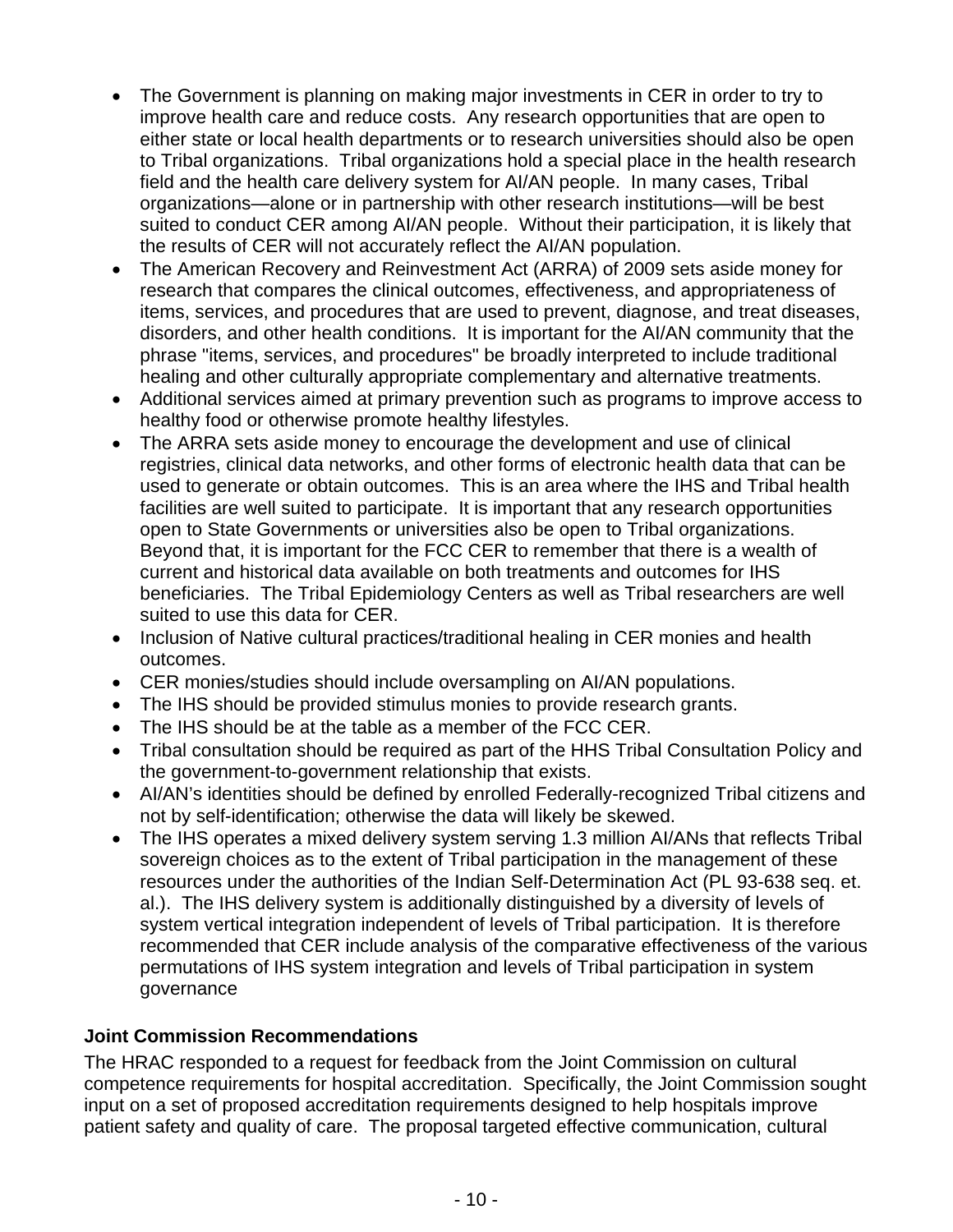<span id="page-12-0"></span>competence, and patient-centered care, acknowledging that poor communication due to language or cultural barriers leads to "poorer health outcomes."

As stated on the Joint Commissions website, the mission of this independent, non-profit organization is "to continuously improve health care for the public, in collaboration with other stakeholders, by evaluating health care organizations and inspiring them to excel in providing safe and effective care of the highest quality and value."

The HRAC sent recommendations asking for representation from AI/AN communities; and it recommended that additional members be added to the Expert Advisory Panel to include a Tribal representative, as well as a representative from IHS. Other recommendations included: training and education money should be spent or set aside for hiring local Native community members as they understand cultural issues and have a commitment to the community; race/ethnicity for AI/ANs should be identified based on enrollment in a Federally-recognized Tribe as published by the U.S. Department of Interior's Bureau of Indian Affairs; and links to the IHS and NIHB might provide additional resources for those working with AI/ANs.

#### **HHS Recommendations to the Secretary**

HRAC sent a letter to HHS Secretary Kathleen Sebelius on July 13, 2009 to offer recommendations on issues of concern on behalf of the Tribal communities that HRAC represents. The recommendations that were submitted are provided below:

#### • **National Institutes of Health**

AI/AN leadership must be put in place throughout NIH to provide advice on issues of importance to Native communities and to ensure Tribes are consulted on priorities, research design, and community-based research. In addition, HRAC recommends that NIH develop and adopt a meaningful Tribal consultation policy in compliance with the HHS Tribal Consultation Policy, which requires that "each HHS Operating and Staff Division shall have an accountable process to ensure meaningful and timely input by Tribal officials in the development of policies that have Tribal implications." Tribal consultation policies have been effectively used by other HHS Operating and Staff Divisions to increase communication between Tribal Nations and the Federal Government and a policy within NIH could have a profound positive impact on the development of research policy to address serious medical and behavioral health issues plaguing Indian Country.

#### • **HHS Data Council**

The HRAC asks that the HHS Data Council adopt an HHS-wide Research Policy for Indian Country. Recommendations include:

- $\circ$  HHS-wide minimum standards and requirements for a Tribal data sharing agreement.
- o Recognition of diverse Tribal research/data approval and on-going oversight mechanisms such as an IRB, Tribal Council, etc.
- o When possible, solicitations for research funding in Indian Country or targeting Indian Country should give preference to proposals from Federally-recognized Tribal Nations or proposals which include Federally-recognized Tribal Nations and entities serving those communities' partnerships.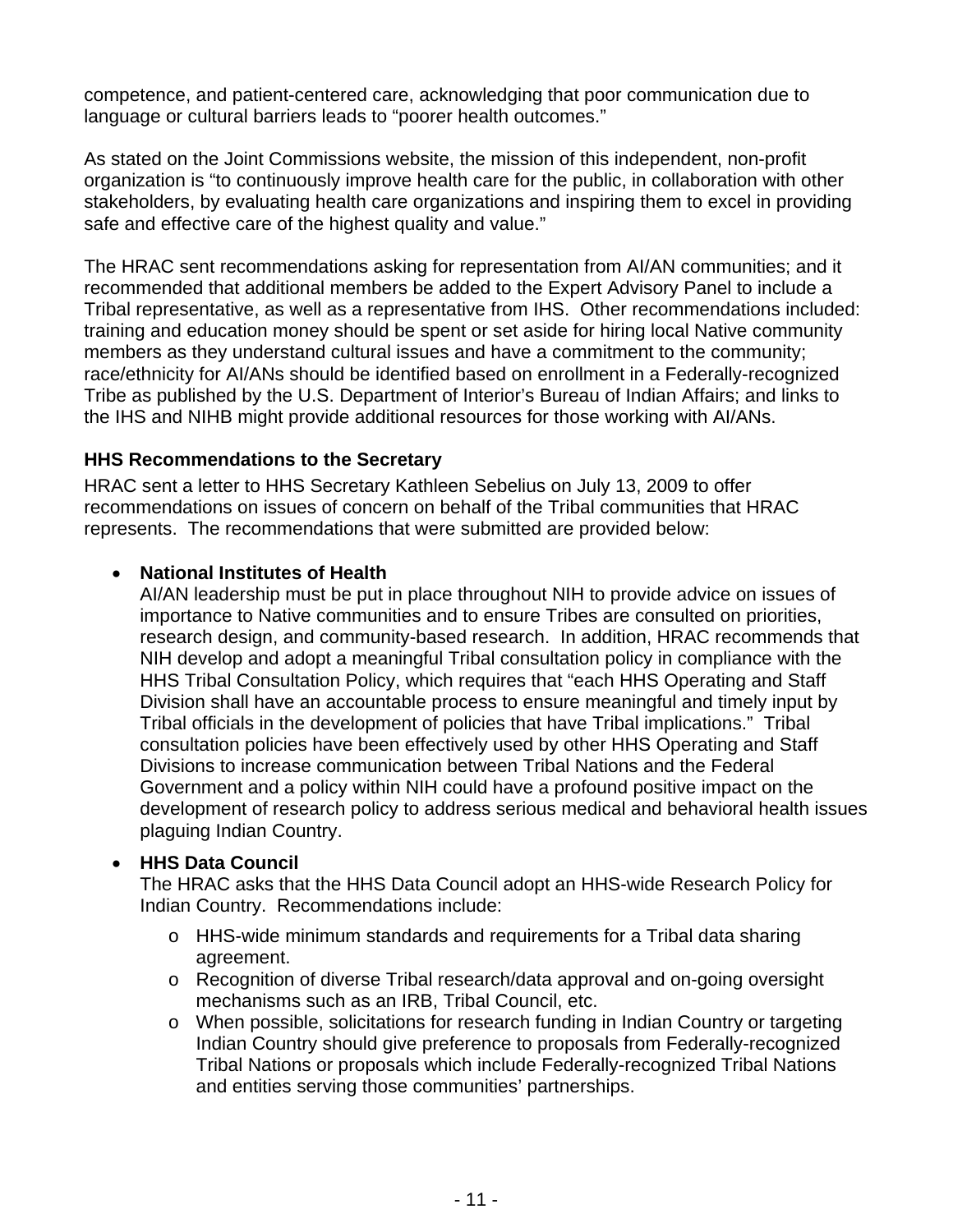- o Anyone claiming Tribal identity for the purpose of research or obtaining funds must present proof of enrollment from a Federally-recognized Tribe as provided in the current *Indian Entities Recognized and Eligible to Receive Services from the United States Bureau of Indian Affairs* or meet the BIA definition of American Indian or Alaskan Native as provided by a "Certificate of Degree of Indian Blood."
- o Oversampling of AI/AN populations should always be considered in planning health research projects.
- o Health research in Indian Country requires the explicit approval of the Tribal Nation(s) involved and requires on-going oversight by the Tribal Nation(s).
- o Tribal consultation should occur before the study begins, including planning of the study.
- o Health research participants defined as American Indian or Alaskan Native must present proof of enrollment from a Federally-recognized Tribe as provided in the current *Indian Entities Recognized and Eligible to Receive Services from the United States Bureau of Indian Affairs* or meet the BIA definition of American Indian or Alaskan Native as provided by a "Certificate of Degree of Indian Blood."

#### • **National Children's Study**

While the HRAC fully supports the intent and purpose of the National Children's Study, the study could have more meaningfully included the participation of Tribal Nations and the AI/AN community. Tribal consultation should have been required before the study was planned and funding committed. However, HRAC believes there is still an opportunity at this stage in the National Children's Study to implement the following recommendations:

- o Health research participants defined as American Indian or Alaskan Native must present proof of enrollment from a Federally-recognized Tribe as provided in the current *Indian Entities Recognized and Eligible to Receive Services from the United States Bureau of Indian Affairs* or meet the BIA definition of American Indian or Alaskan Native as provided by a "Certificate of Degree of Indian Blood." Self-identification is not adequate.
- o Oversampling of AI/AN populations should be done. The target number of 2,000 AIs is not adequate.
- o The study lacks diversity within Indian Country. It is unacceptable to leave out entire communities such as Alaska Natives and Plains Indians. Funding for additional cohorts in Indian Country is required to meet oversampling and diverse community needs.
- o Sampling protocols promised including preservation of DNA and tissue samples must be followed and Tribes educated before, during, and after as an on-going partner.
- o Commitment to Tribal sovereignty must be kept.
- o De-identification of data must be reviewed with Tribes.
- o A data sharing agreement with Tribes must be established in partnership with the Tribe before the local study commences.
- o Study centers yet to be named could target Indian Country.

#### • **Indian Health Service Scholarships**

The HRAC recommends that IHS Scholarships be limited to AI/ANs with proof of enrollment from a Federally-recognized Tribe as provided in the current *Indian Entities Recognized and Eligible to Receive Services from the United States Bureau of Indian Affairs* or meet the BIA definition of American Indian or Alaskan Native as provided by a "Certificate of Degree of Indian Blood." In addition, IHS Scholarship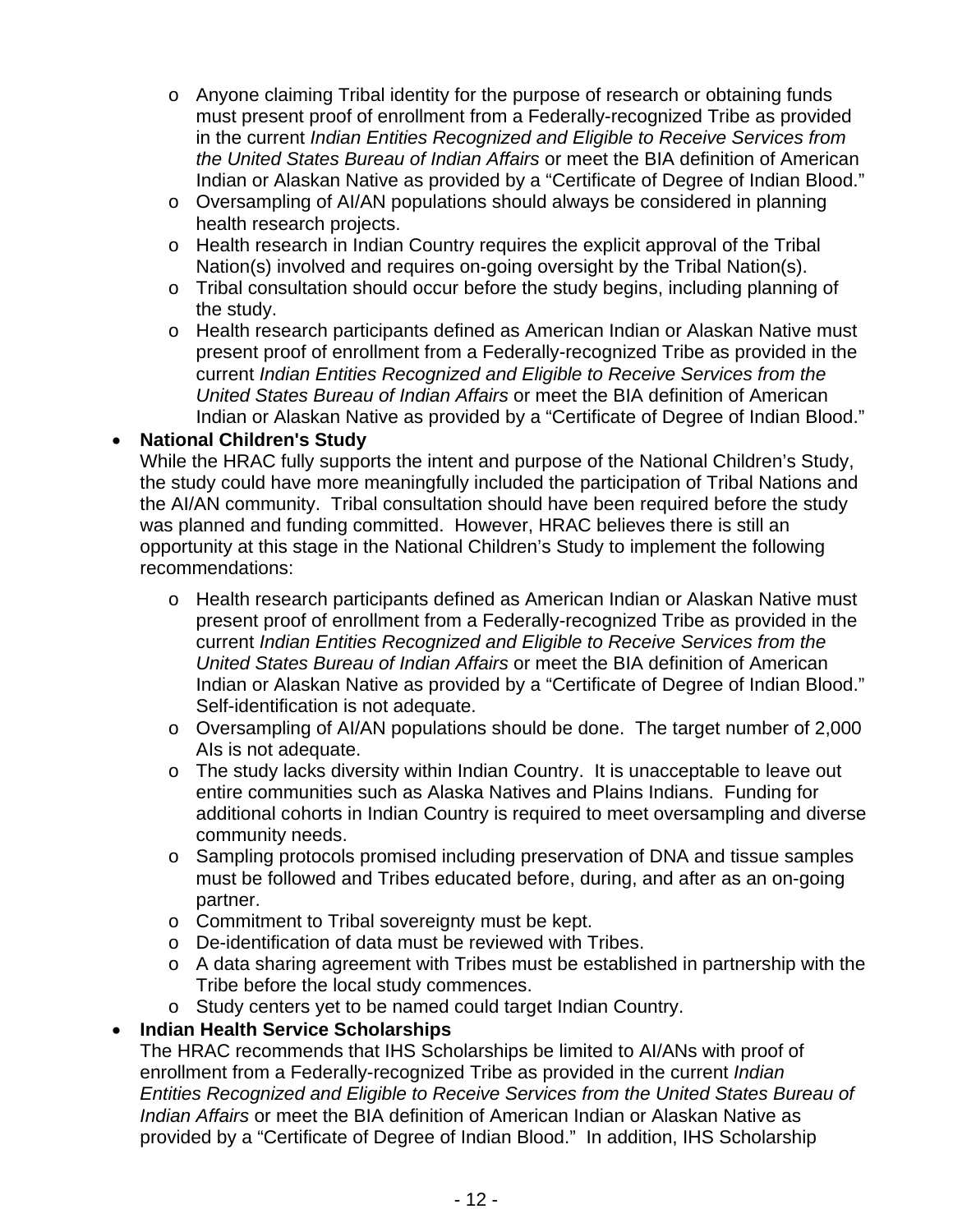recipients should be held accountable for their payback period to either IHS or a Tribal 638 qualified Health Department.

• **HHS American Indian and Alaska Native Health Research Advisory Council**  HHS should continue to fund and support the AI/AN HRAC with additional funding for two physical meetings per fiscal year. HRAC meetings provide the opportunity for faceto-face interaction between Tribal leaders, Federal partners, researchers, and other stakeholders with the goal of healthy Native communities through health research.

#### • **Data Sharing and Collaboration**  HRAC recommends that HHS adopt HHS-wide minimum standards and requirement for a Tribal data sharing agreement. Federally-recognized Tribes, as sovereign nations, must be recognized as the exclusive owner of indigenous knowledge, biogenetic resources, and intellectual property. Data collected from Tribal members within the community setting must be returned to the community from which it was obtained. The Tribe is the only entity that has the authority to decide how the data will be used in the future, and thus must retain ownership and control over the data upon the study's conclusion. Without complete access to the data collected, Tribes will not have the information needed to improve health outcomes for their people.

#### • **Federal Collaboration on Health Disparities Research**

The HRAC recommends that the Federal Collaboration on Health Disparities Research (FCHDR) work to recruit and involve members from the Department of Interior (DOI), Department of Justice (DOJ), and the U.S. Department of Agriculture (USDA). These Departments all play a crucial role in the health and well-being of AI/ANs and should be part of the discussions on health disparities research.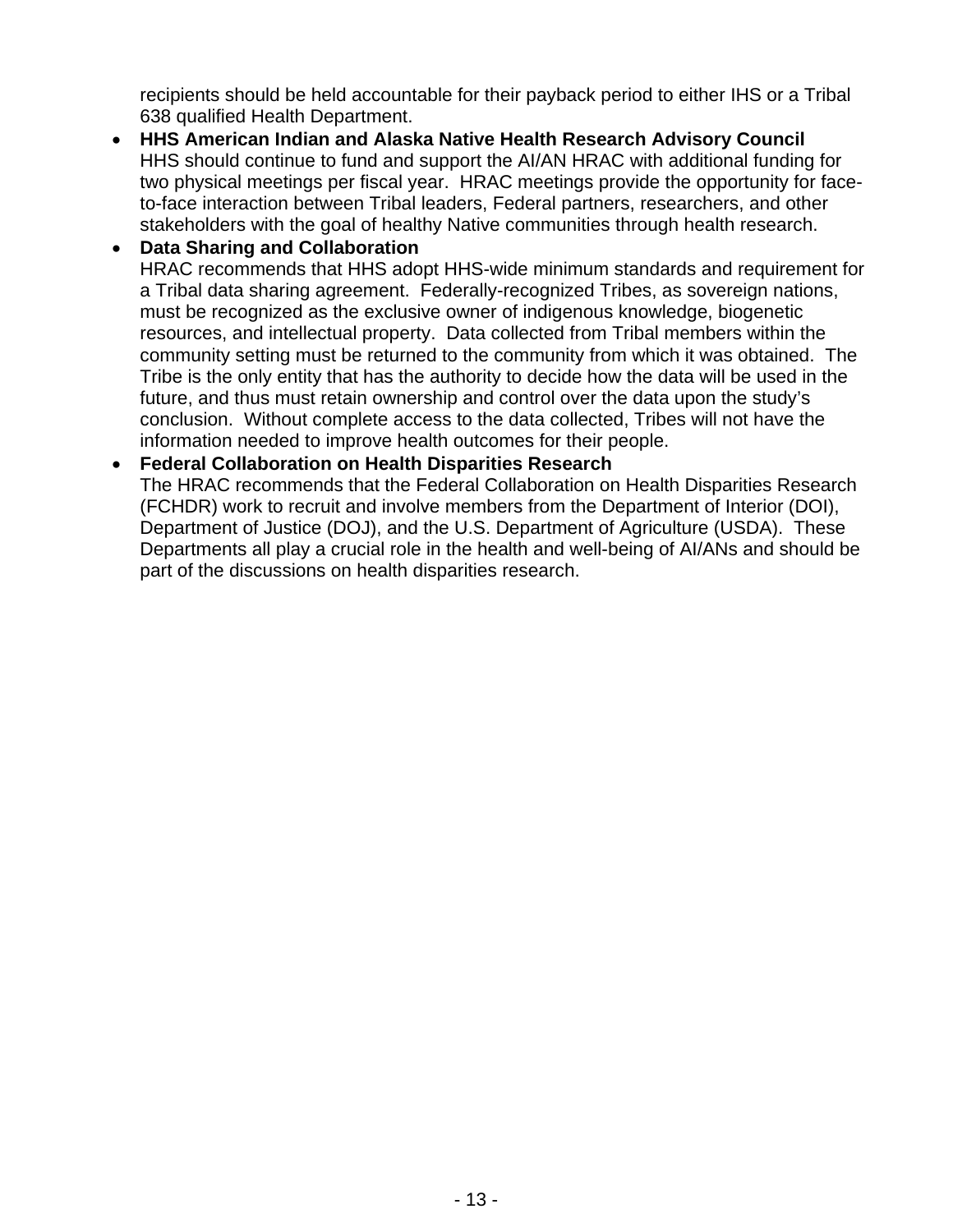## <span id="page-15-0"></span>**Attachment A: Member and Partner List**

## **HRAC CO-CHAIRS**

Cara Cowan Watts Tribal Council Representative, Cherokee Nation PO Box 2922 Claremore, OK 74018 Phone: (918) 752-4342 Fax: (918) 341-3753 Email: [cara@caracowan.com](mailto:cara@caracowan.com)

Kathy Hughes Vice Chairwoman, Oneida Nation of Wisconsin PO Box 365 Oneida, WI 54155 Phone: (920) 869-4428 Fax: (920) 869-4040 Email: [khughes@oneidanation.org](mailto:khughes@oneidanation.org)

#### **MEMBERS**

#### **Tribal Officials**

#### *Aberdeen Area*

**Delegate:** Adrian Pushetonequa Chairman, Sac and Fox Tribe of the Mississippi in Iowa, Meskwaki Nation **Alternate:** Donald Warne Executive Director, Aberdeen Area Tribal Chairmen's Health Board

#### *Alaska Area*

**Delegate:** Emily Hughes Chairperson, Norton Sound Health Corporation **Alternate:** Tim Gilbert Senior Director, Division of Community Health Services, Alaska Native Tribal Health **Consortium** 

*Albuquerque Area*  **Delegate:** Norman Cooeyate Governor, Pueblo of Zuni **Alternate:** Francine Gachupin EpiCenter Director, Albuquerque Area Indian Health Board

*Bemidji Area*  **Delegate:** Kathy Hughes Vice Chairwoman, Oneida Nation of Wisconsin **Alternate:** Terrie Terrio Tribal Treasurer, Stockbridge-Munsee Band of Mohican Indians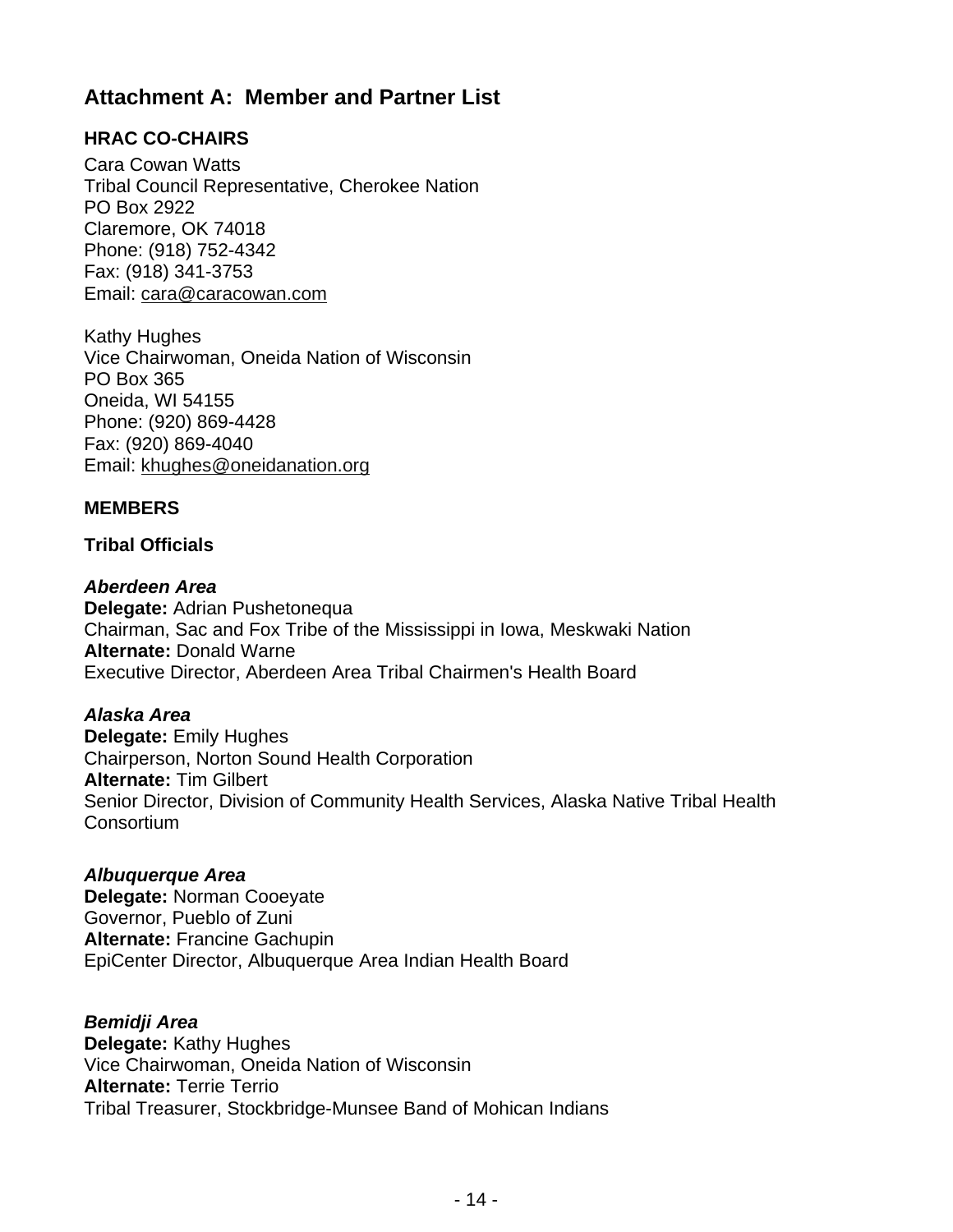#### *Billings Area*

**Delegate:** Tracy ("Ching") King Councilman/At-Large Assiniboine Representative, Assiniboine and Gros Ventre Tribes Fort Belknap Indian Community Council **Alternate:** Bill Whitehead Council Member, Fort Peck Tribal Executive Board

#### *California Area*  **Delegate:** Reno Franklin Chairman, California Rural Indian Health Board **Alternate:** James Crouch Executive Director, California Rural Indian Health Board

#### *Nashville Area*

**Delegate:** Elizabeth Neptune Tribal Council Member, Passamaquoddy Indian Township **Alternate:** Tihtiyas ("Dee") Sabattus Health Policy Analyst, United South and Eastern Tribes, Inc.

#### *Navajo Area*

**Delegate:** Madan Poudel Health Services Administrator, Navajo Nation **Alternate:** Roselyn Begay Program Evaluation Manager, Navajo Nation

#### *Oklahoma Area*

**Delegate:** Cara Cowan Watts Tribal Council Representative, Cherokee Nation **Alternate:** Seeking New Alternate

#### *Phoenix Area*

**Delegate:** Diane Enos President, Salt River Pima-Maricopa Indian Community **Alternate:** Violet Mitchell-Enos Health and Human Services Director, Salt River Pima-Maricopa Indian Community

#### *Portland Area*

**Delegate:** Stephen Kutz Councilman, Cowlitz Indian Tribe **Alternate:** Stella Washines Council Member, Yakama Nation

#### *Tucson Area*

**Delegate:** Chester Antone Councilman, Tohono O'odham Nation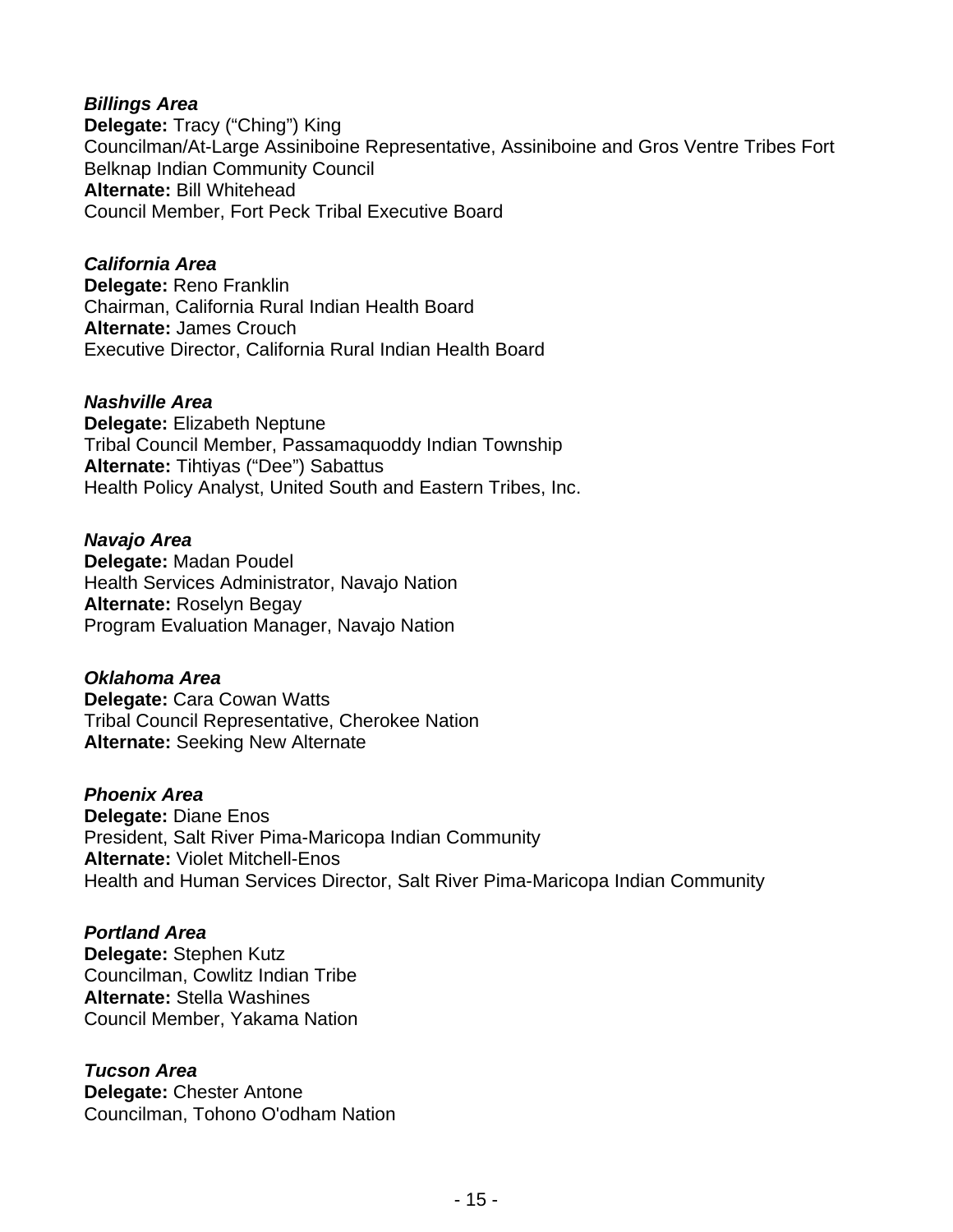<span id="page-17-0"></span>**Alternate:** Michelle Ortega Councilwoman, Tohono O'odham Nation

#### **Tribal Organizations**

#### *Direct Services Tribes Advisory Committee*

**Delegate:** Darrell Flyingman Governor, Cheyenne and Arapaho Tribes **Alternate:** Andrew Joseph, Jr. Chairman, Human Services Committee, Confederated Tribes of the Colville Reservation

#### *National Congress of American Indians*

**Delegate:** Jefferson Keel President of NCAI and Lt. Governor of Chickasaw Nation **Alternate:** Sarah Hicks Director, Policy Research Center, NCAI

#### *National Indian Health Board*

**Delegate:** H. Sally Smith Alaska Representative of NIHB and Chair of the Board of Directors Bristol Bay Area Health **Corporation Alternate:** Stacey Bohlen Executive Director, NIHB

#### *Tribal Self-Governance Advisory Committee*

**Delegate:** Lloyd Hanks Council Member, Duck Valley Shoshone Paiute **Alternate:** Mickey Peercy Executive Director of Health Services, Choctaw Nation of Oklahoma

#### **FEDERAL PARTNERS**

#### *Agency for Healthcare Research and Quality*

**Delegate:** Wendy Perry Senior Program Analyst

#### *Assistant Secretary for Planning and Evaluation*

**Delegate:** Sue Clain Indian Health Desk Officer **Alternate:** Peggy Halpern Program Analyst

#### *Centers for Disease Control and Prevention*

**Delegate:** Ralph Bryan Senior Tribal Liaison for Science and Public Health **Alternate:** Pelagie ("Mike") Snesrud Senior Tribal Liaison for Policy and Evaluation